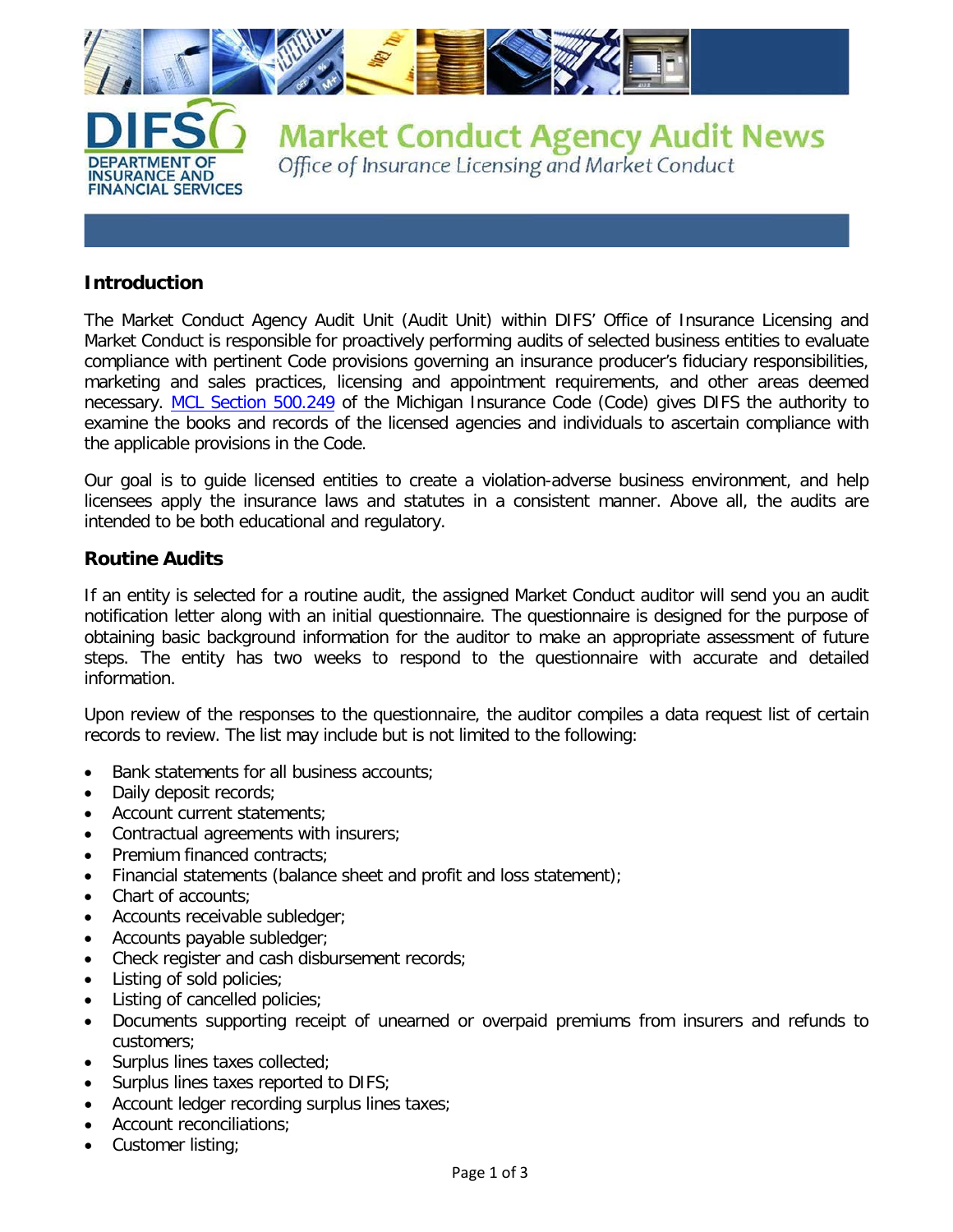- Accounting procedures manual;
- Application forms;
- Policy declaration pages;
- Cancelled checks:
- Cancellation notices:
- Commission statements;
- Advertising materials;
- Business tax returns;
- Appointment information; and
- A list of affiliated producers.

The entity has the responsibility to supply the requested documentation in a timely manner. The auditors will examine the records either onsite or at an offsite location. Generally the offsite location will be our office, however, if the entity has records located off-site, the auditors may go to the entities place of record storage to review them.

# **Instant Audits**

Recently, the Audit Unit launched an "instant audit" program for the purpose of reaching out to more licensees within a short timeframe. Unlike those routine audits where the auditors allow the audited entities preparation time, instant audits are predominantly conducted on an unannounced basis.

Instant audits serve as supplementary audits to the routine audits and target specific areas of compliance. Specifically, they are designed to achieve the following overall objectives:

- To communicate DIFS' mission and responsibilities and to establish a mutual working relationship with licensees;
- To educate licensed individuals and business entities with regards to keeping reasonable accounting records which are essential to fulfill their fiduciary responsibilities; and
- To identify red flags of possible non-compliance and potential outliers for further audits.

The auditors will focus on a portion of the business records by utilizing a small sample size.

The first instant audits were conducted with several funeral homes in Michigan. The audits detected licensing issues which constituted violations of [MCL Section 500.2080\(3\)](http://www.legislature.mi.gov/(S(oxcrl2nwigra0kieripknbj3))/mileg.aspx?page=getObject&objectName=mcl-500-2080) of the Code. This Code section restricts a funeral establishment, cemetery, or prepaid funeral arrangement seller from being licensed as an insurance producer other than in the line of limited life. In other words, a funeral home and its selling agents are only allowed to hold a limited life license in order to transact prepaid insurance policies. The restriction is intended to prohibit licensees from "using other employment in conjunction with their insurance occupation to coerce, intimidate, or unduly influence insurance consumers", as addressed in DIFS website (refer to ["Conflicting Employment Prohibited"\)](http://www.michigan.gov/difs/0,5269,7-303-22535-69198--,00.html).

# **Audit Reporting**

Upon completion of the audit programs, the auditor will send a draft audit report which may contain preliminary audit findings, i.e. potential violations of the Code and other statutes. The draft report does not represent any final determination by DIFS; rather it is a joint effort between the audited entity and